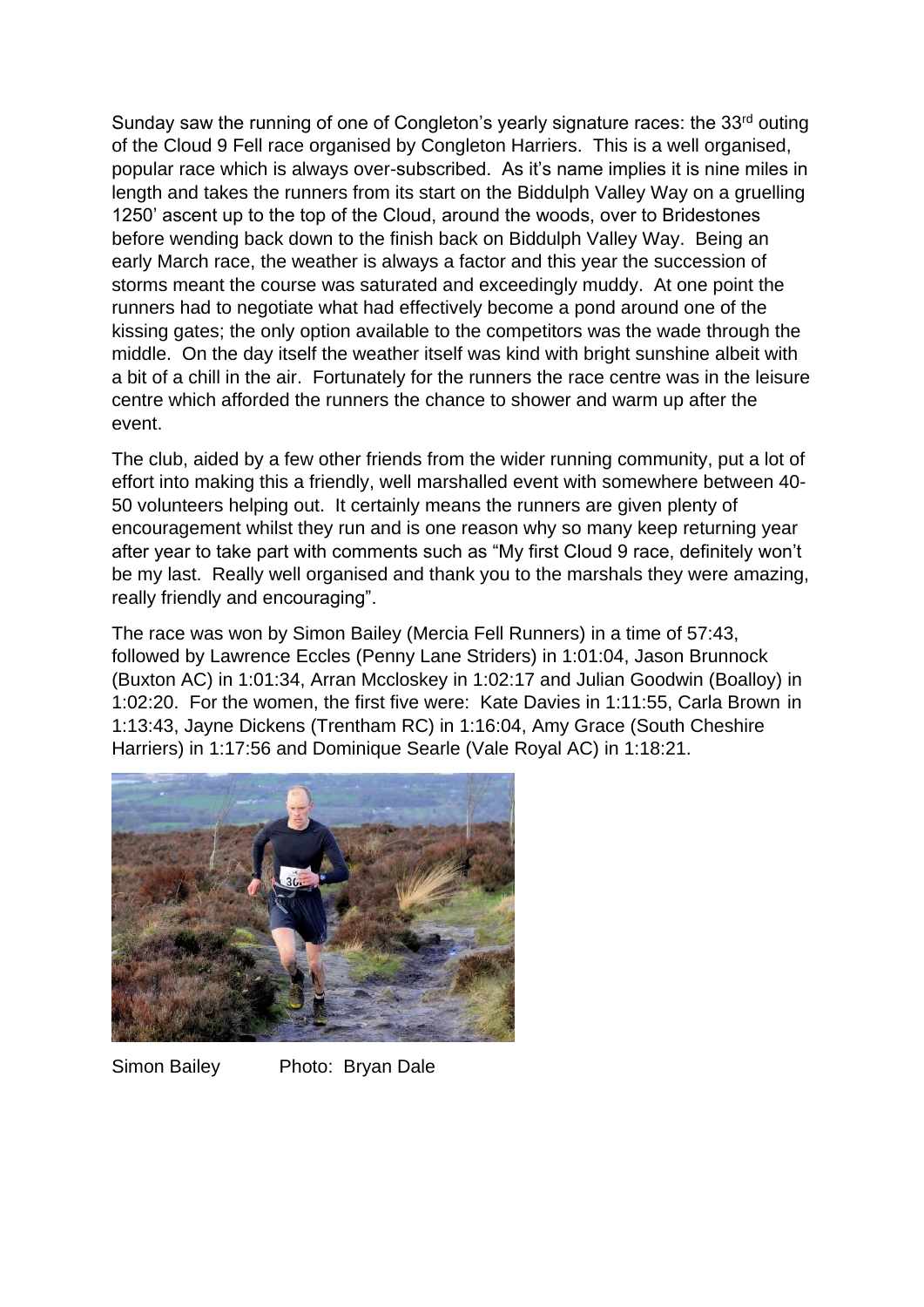

Julian Goodwin Photo: Bryan Dale



Kate Davies Photo: Bryan Dale

There were four Congleton Harriers in amongst the 268 who made it to the start line. Charmaine Wood finished 69<sup>th</sup> in 1:19:14, James Pearce was  $83<sup>rd</sup>$  in 1:21:12, Elizabeth Lingford was 108<sup>th</sup> in 1:24:40 and Stephen Sibbald, in his first race as a Harrier, was 170<sup>th</sup> in 1:34:13. Wood and Lingford were 2<sup>nd</sup> in their respective age categories.



Char Wood Photo: Bryan Dale